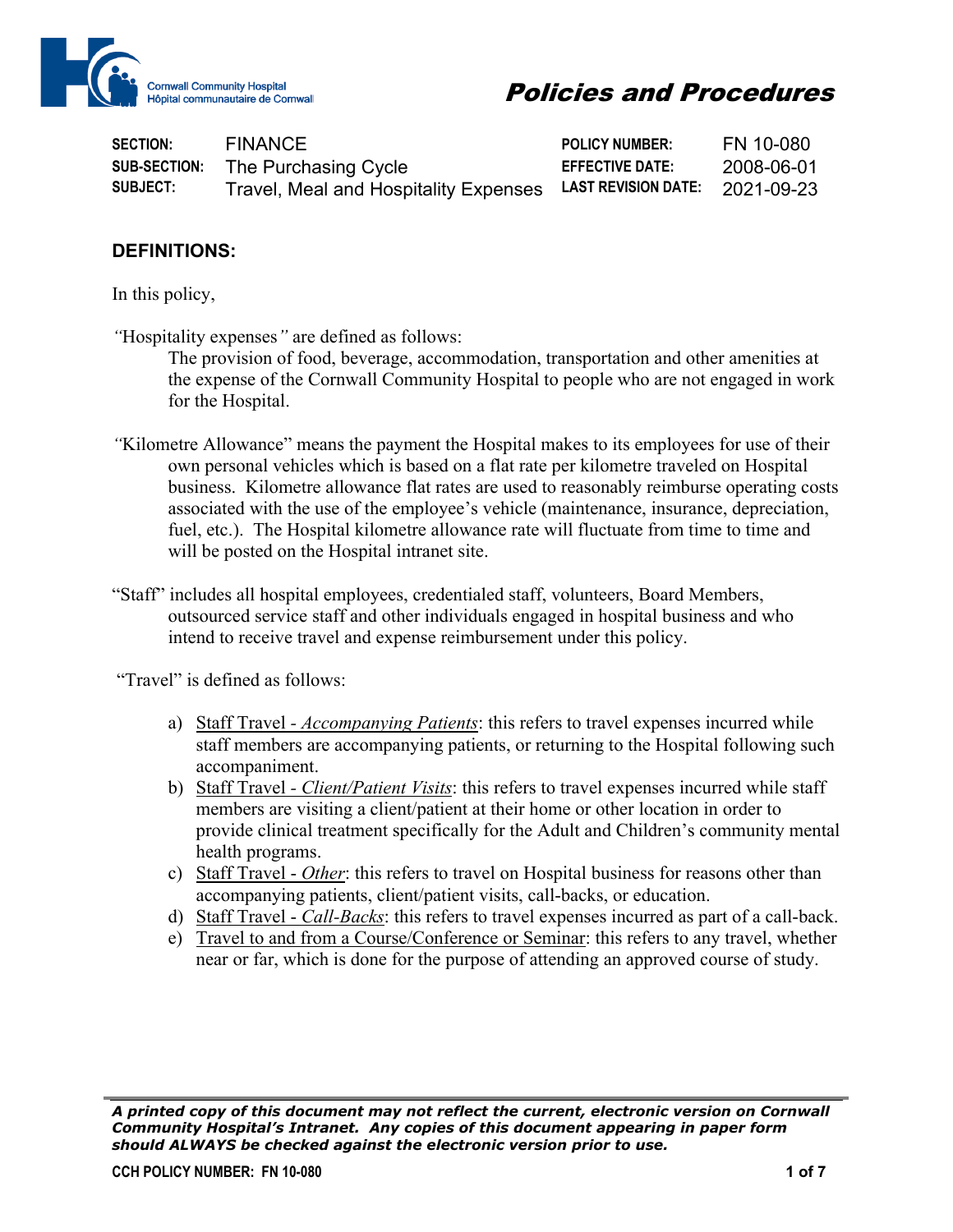## **POLICY:**

1. General

The Hospital will reimburse staff for travel and meal expenses incurred when they are requested to travel in the service of the Hospital. The costs should be economical and clearly related to the Hospital. Expenses incurred on Hospital business should be consistent with normal living standards. In addition, there are occasions and specific conditions that the Hospital will reimburse contractors and consultants for travel expenses incurred for Hospital business.

The Hospital will publicly post on its website, expense claims made by senior officers on a regular basis and in accordance with the Broader Public Sector Expense Directive.

Unionized employees are governed by the terms of the applicable collective agreements. Where a collective agreement is silent on some aspect of travel policy and/or expenses, this policy shall apply.

The Hospital will also reimburse claims for Hospitality expenses when specific conditions are met. These conditions are described in section 4. of this policy.

- 2. Allowable Travel Expenses
	- a) Modes of Transportation
		- *Airport Limousine/Transportation:* for transportation to and from airports, an airport limousine or bus is recommended.
		- *Car Rental:* car rental bookings can be made by the traveler and must use the preferred car rental agency of the Hospital as listed by Materiel Management. When making car rental bookings the traveler is required to obtain the most costeffective, practical vehicle and to take advantage of corporate and other discounts.
		- *Privately Owned Vehicles:* when a privately owned vehicle is used on Hospital business, the kilometre allowance is designed to cover vehicle operating costs, including gasoline, insurance, repairs, and maintenance.
		- *Parking/Highway/Bridge Tolls:* receipts must be obtained for reimbursement purposes where possible.
		- *Rail:* the cost of coach for travel is eligible for reimbursement. Travelers are encouraged to obtain the lowest available fare. Business class may be acceptable in some instances with prior approval from management in limited circumstances such as:
			- $\blacksquare$  the need to work with a team;
			- if necessary to continue to conduct work while in transit;
			- choosing a travel time that allows you to reduce expenditures on meals or accommodation (e.g., compare an economy (coach) class ticket plus a meal, with the cost of a ticket for VIA 1, where the meal is included);
			- accommodation requirements; and
			- health and safety considerations.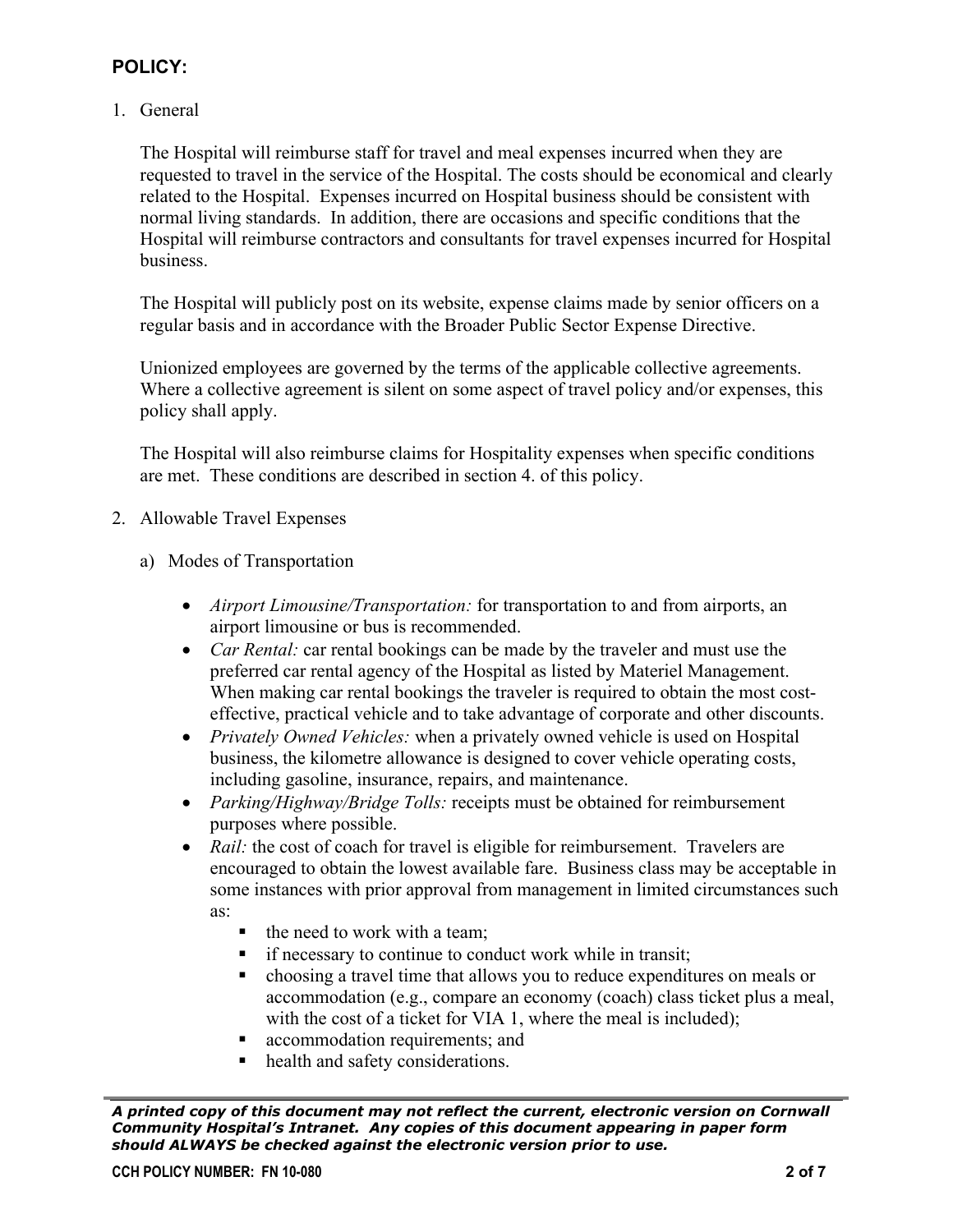- *Taxi/Bus:* taxi or bus transit may be used when they are an economical means of transportation. Receipts must be obtained for reimbursement purposes.
- *Airfare:* the cost of coach class airfare is eligible for reimbursement. Travelers are encouraged to obtain the lowest available fare. Business class is acceptable if required for health and accommodation reasons. Prior approval is required.
- *Unused Tickets:* unused tickets or any portion thereof must be returned to the travel agency as soon as possible for proper credit and processing. It is the responsibility of the traveler to pursue credit for any unused refundable tickets.
- *Traffic and Parking Violations:* These expenses are not reimbursable.
- *Accident Reporting:* When using a Hospital owned vehicle, all accidents must be reported to local law enforcement and your immediate supervisor. The Hospital does not take responsibility for any damages incurred as a result of an accident with a personal vehicle when used for Hospital business.
- b) Accommodations
	- *Room Rate:* reimbursement is limited to a single room rate per traveler.
	- *Reservations:* travelers are responsible for making their own hotel reservations, either by using a credit card or by going through the Hospital travel agency. If reservations must be cancelled, it is the responsibility of the traveler to make sure that the cancellation is made in advance so that a '*no show'* charge will not be incurred.
- c) Meals

For personal meals and associated tips, receipts must be submitted to support all claims. Credit card slips are not adequate. The daily meal maximum for full calendar day in travel status is \$55 per person, taxes and gratuities included.

d) Alcoholic Beverages

Alcoholic beverages cannot be claimed and will not be reimbursed as part of a travel or meal expense.

e) Tips/Gratuities

The Hospital recognizes that it is customary practice to provide for tips/gratuities for certain services. These must be reasonable in nature and reflect current practices. For example, a gratuity for a meal should be no more than 15% of the food cost.

f) Gratuitous Accommodations

The Hospital recognizes that gratuitous accommodations assist the traveler and the Hospital in maintaining low travel expenses. The intent of this allowance is to reduce hotel costs by encouraging the traveler to lodge with family or friends when possible. The reimbursable rate is \$30 per day. No receipts are required for this amount, which recognizes a contribution of food or a gift of hospitality. This allowance is payable to the traveler only, not to the lodging host.

*A printed copy of this document may not reflect the current, electronic version on Cornwall Community Hospital's Intranet. Any copies of this document appearing in paper form should ALWAYS be checked against the electronic version prior to use.*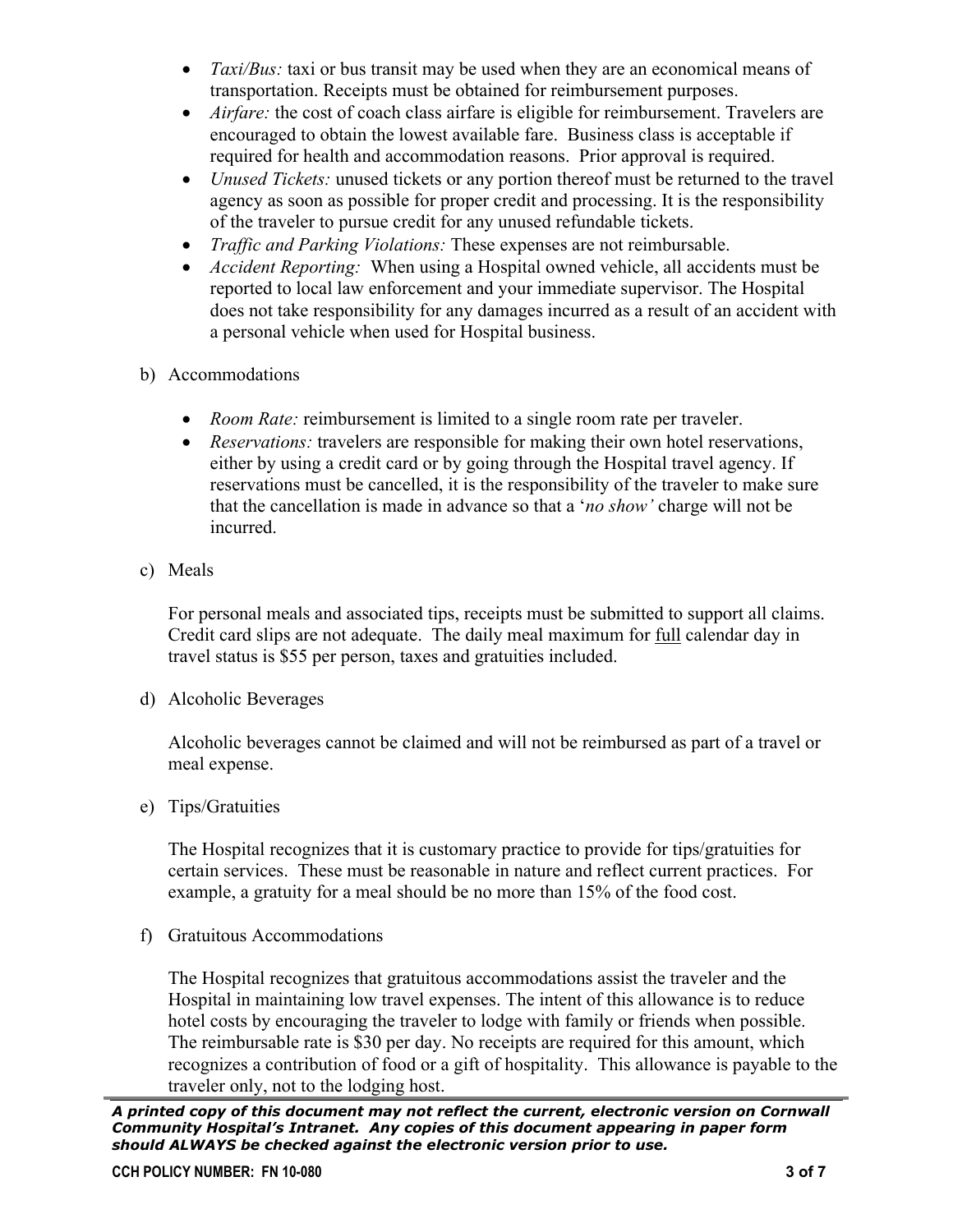g) Telephone, Fax and Internet Connection

An employee shall be reimbursed for the cost incurred for necessary local and long distance telephone calls including faxes and internet connection costs.

h) Travel Advances

An advance will be given to an employee, upon request, to cover expenses for authorized travel. The *Travel Expense Report* should be authorized by the department head and submitted to the Financial Services at least ten days prior to the date required.

i) International Travel:

If travelling internationally (outside Canada and the continental USA), in addition to the obligations set out elsewhere in this policy, the following rules apply.

Requests for international travel must include:

- prior written approval from the most Senior Person responsible (Chief level);
- acknowledgement that all appropriate approvals are in place;
- written rationale demonstrating critical value of travel for the Hospital, organizational priorities and interests, and details how the travel will produce a benefit for the Hospital;
- documentation showing detailed itemization of anticipated expenses (note that the lowest cost and most reasonable method of travel must be used).

On an international flight, business class seating may be permitted with prior approval of the Chief Executive Officer or designate.

When planning any travel, consider business continuity (e.g., deciding whether senior management or people with specialized knowledge or expertise should travel together).

- 3. Expenses for Consultants and Other Contractors
	- a) **Consultants and other contractors will not be reimbursed for any hospitality, incidental or food expenses, including:**
		- Meals, snacks and beverages
		- Gratuities
		- Laundry or dry cleaning
		- Valet services
		- Dependant care
		- Home management
		- Personal telephone calls

## b) **Claims for Reimbursement of Expenses:**

Reimbursement for allowable expenses under this Policy can be claimed only when the contract with the Hospital specifically allows for it.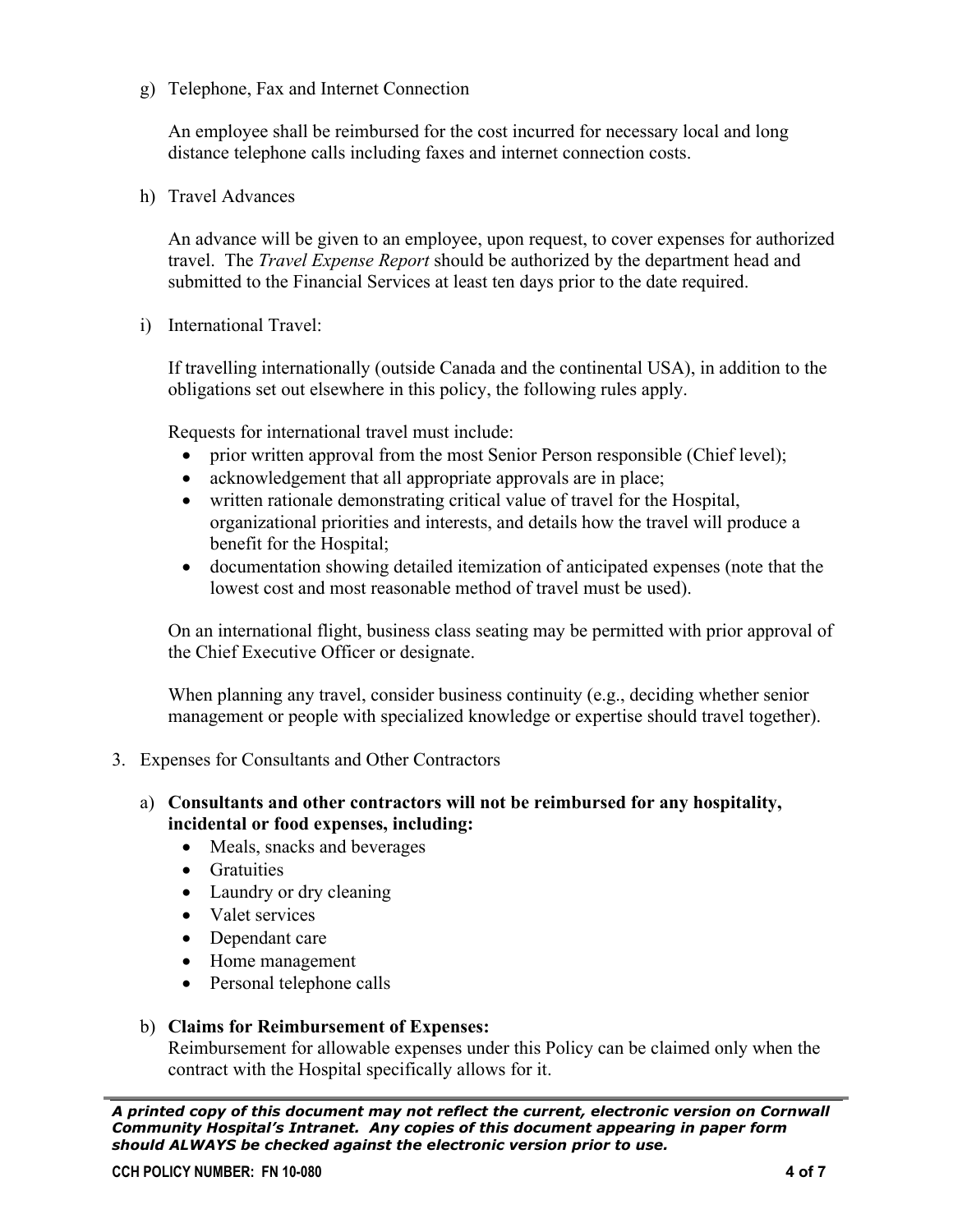- 4. Hospitality Expenses
	- a) Functions involving only people who work for the Hospital or related agencies are not considered hospitality functions and cannot be reimbursed. This means that hospitality may never be offered solely for the benefit of anyone covered by this Policy: Hospital staff, Foundation/Auxiliary or consultants.
	- b) Hospitality may be extended in an economical and consistent manner when:
		- it can facilitate Hospital business;
		- it is considered desirable as a matter of courtesy or protocol;
		- it may benefit the Hospital Foundation.

Expenses that do not fit the definition of Hospital hospitality will not be reimbursed. Examples of such expenses would be: office social events, retirement parties and holiday lunches.

Prior written approval is required for hospitality events where alcohol will be served (see responsibilities regarding alcoholic beverages, below).

Hospitality functions shall require the approval of the Chief Executive Officer or Board of Directors and must conform to the rules listed in this section of the Policy.

- c) Responsibilities regarding alcoholic beverages
	- Prior written approval is required from the Chief Executive Officer or designate;
	- Appropriate measures should be taken in advance of the event to ensure a reasonable limit is placed on the quantity and cost of alcohol to be provided.

## **PROCEDURE:**

- 1. This policy applies to all staff traveling on Hospital business. More specific responsibilities are listed below:
	- a) Every staff traveling on Hospital business will:
		- Represent the Hospital in a professional manner at all times.
		- Follow Hospital procedures and guidelines for expenses.
		- Ensure that all expenditures are supported by their original receipts. Credit card slips are not acceptable.
		- Arrange accommodations, bookings of seminars/conferences etc. and transportation.
		- Ensure expenses incurred on Hospital travel are consistent with normal business standards. Those in doubt as to the appropriateness of a specific travel expense should consult their respective Director/Manager and/or Chief.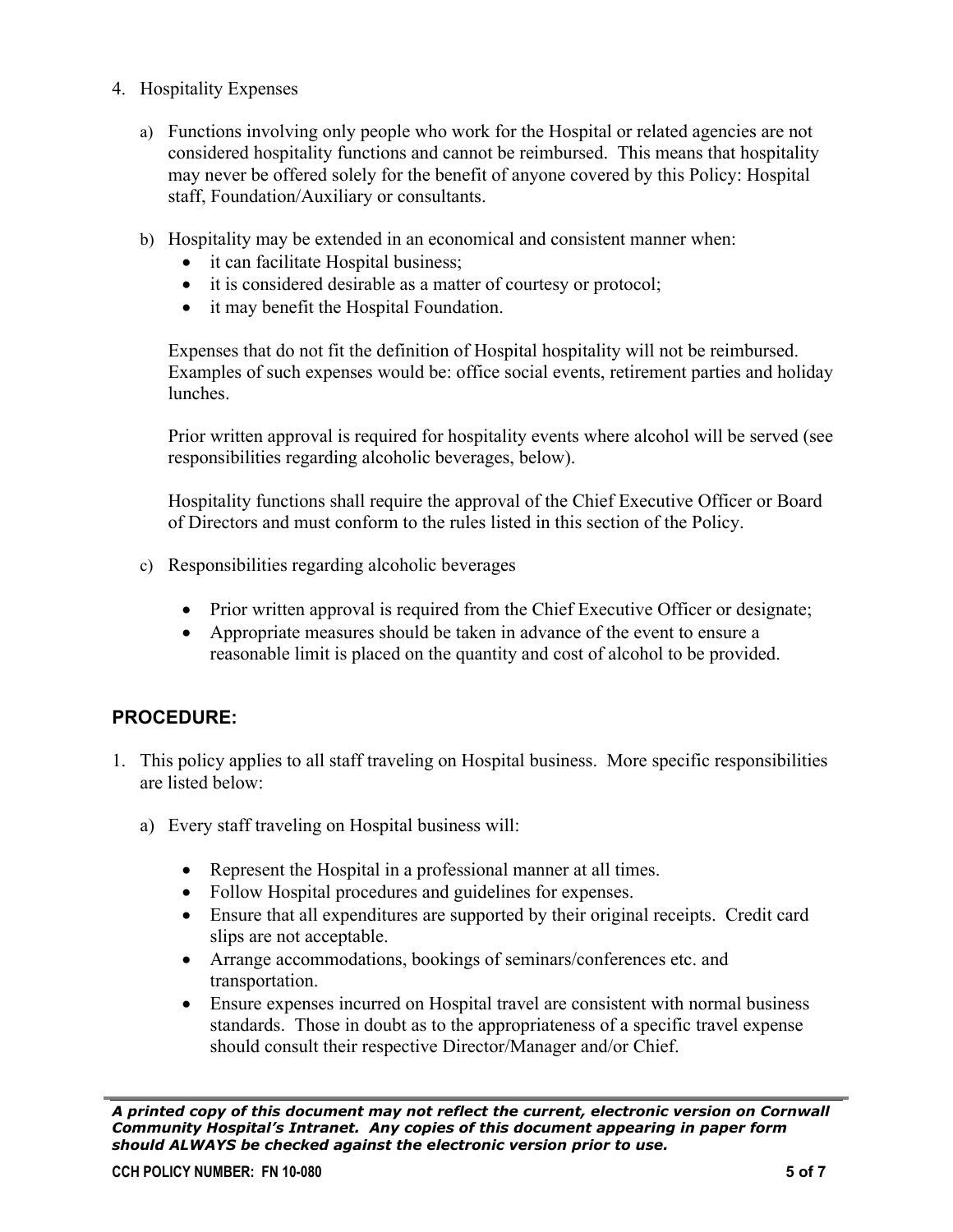- For business traveling, complete and submit reimbursement claims using the Car Fare and Travel/Employee Expense Reimbursement Form within ten working days from the completion of the trip.
- For non-business traveling (i.e. call backs, client/patient visits, accompanying patients) c*omplete and submit the Local Travel Expense Report* to the payroll office no later than ten working days after the month end. This payment is not subject to any form of tax deduction and is indicated as a separate line item on the payroll stubs.
- Ensure expenses for a group was claimed by the most senior person present expenses cannot be claimed by an individual that are incurred by their approver (e.g., a Director cannot submit their Chief's claim for lunch even if they were at the same event).
- b) The Supervisor will:
	- Review and approve all travel expenses submitted by the traveling employee.
	- Provide guidance to employees regarding appropriate types and levels of expenses.
	- Review and approve all travel expenses submitted by the employee and submit to Finance Department for payment
- c) The Finance Department will:
	- Develop and maintain administrative processes relating to travel.
	- Ensure that the travel expenses are properly authorized as per this policy and are within authorization limits.
	- Process travel reimbursements in a timely manner and ensure that the claims for reimbursement are in compliance with the Hospital's Travel, Meal and Hospitality Policy and Procedures.
	- Ensure expenses for a group was claimed by the most senior person present expenses cannot be claimed by an individual that are incurred by their approver (e.g., a Manager cannot submit their Director's claim for lunch even if they were at the same event).

| <b>APPENDICES:</b>          | Appendix $A$ – Travel Reimbursement Rates<br>Appendix B – Local Travel Expense Report<br>Appendix $C - CCH$ 432 – Car Fare and Travel/Employee Expense<br>Reimbursement Form                                                                                                                                                                                                                                                                                               |
|-----------------------------|----------------------------------------------------------------------------------------------------------------------------------------------------------------------------------------------------------------------------------------------------------------------------------------------------------------------------------------------------------------------------------------------------------------------------------------------------------------------------|
| <b>REFERENCE DOCUMENTS:</b> | Sherman, J. and Smith, S. Finance & Accounting Policy Pro, First<br>Reference Inc., Concord, Ontario, 2020<br>Upper Canada District School Board, Travel Expenses, Policy Number<br>445.1, 2003<br>Queensway Carleton Hospital, Travel Expense, Policy Number C-210<br>Brockville General Hospital, Travel Guidelines, Policy Number III-80<br>OHA Hospital Expense Guidelines, March 2010<br>Ministry of Finance, Broader Public Sector Expenses Directive, April<br>2011 |